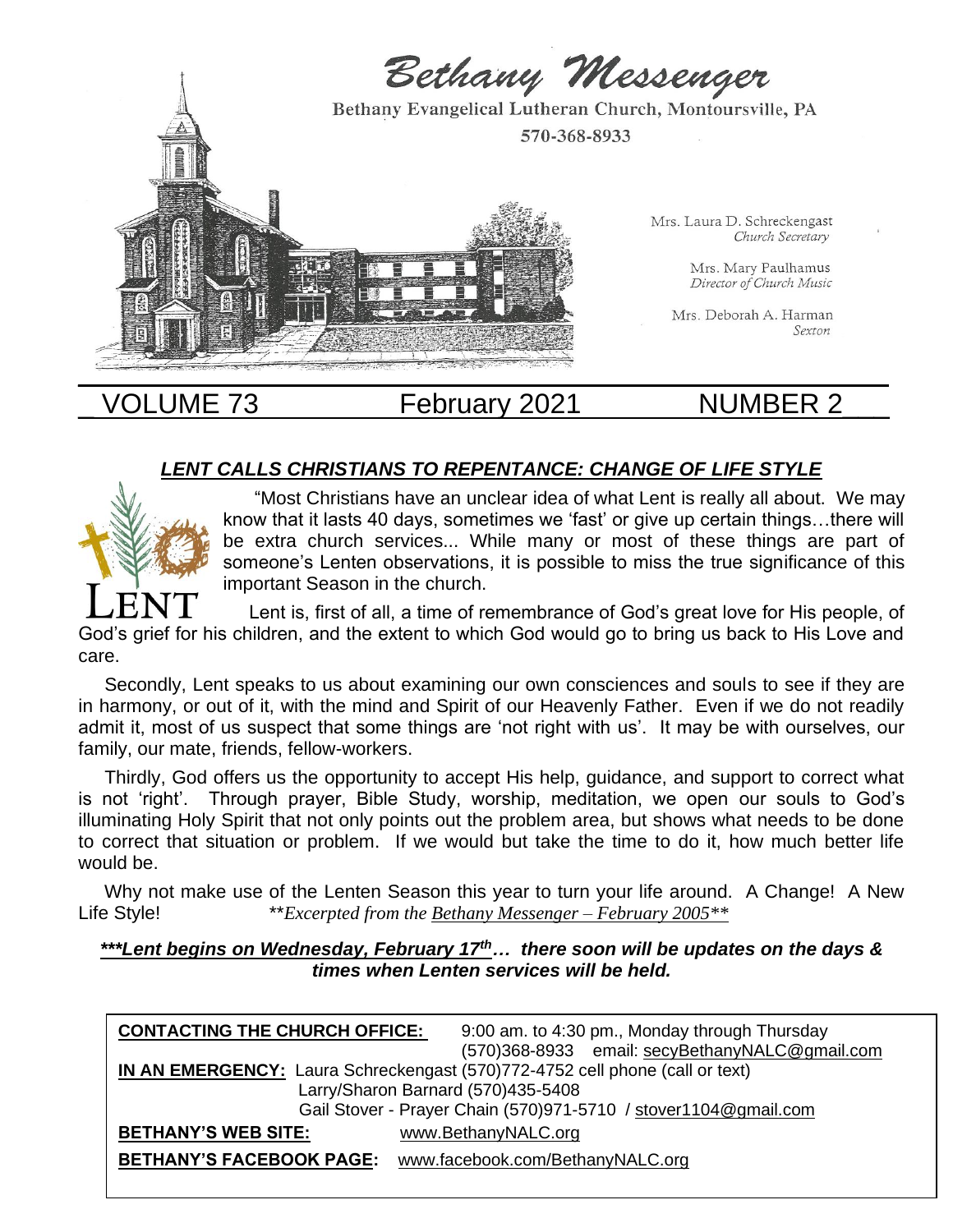## *CHURCH COUNCIL ACTIONS:*

The Church Council met on January 11<sup>th</sup>



- -- Council Installation on Jan. 17<sup>th</sup> by Pastor Milarch during worship. New Council members are David Grube and Glenn Kaufman.
- -- Interim Pastor Rev. Ray Scheck. There are also local Pastors on call if needed.
- -- State sales tax exemption status was renewed and received. It is good for five years.
- -- Call Committee: NALC will be sending someone to do the required Bible study. The head of the Call Committee was to be selected after the meeting was adjourned.
- *-- Council will hold its next meeting on Monday, February 8th , 2021, at 7:15 pm*.

## *RECONCILIATION OF BETHANY CHURCH FINANCES*

| Income: Received through December 31, 2020<br>Expenses: | (52 Sundays)   | \$194,662.32<br>\$190,050.52 |
|---------------------------------------------------------|----------------|------------------------------|
|                                                         | <b>Balance</b> | \$4,611.80                   |
| Income Received through December 31, 2019<br>Expenses:  | (52 Sundays)   | \$202,258.29<br>\$214,386.27 |
| *2020 Income is \$7,595.97 less than 2019               | <b>Balance</b> | $$ - 12,127.98$              |

## *FEBRUARY & MARCH HAPPENINGS*

| <b>Women of Bethany</b>                                                       | - Monday, Feb. 1, 1:00 pm.                        |  |
|-------------------------------------------------------------------------------|---------------------------------------------------|--|
| <b>Groundhog Day</b>                                                          | - Tuesday, Feb. 2                                 |  |
| <b>Healing Service</b>                                                        | - Sunday, Feb. 7, 11:45 am.                       |  |
| "Souper Bowl"                                                                 | - Sunday, Feb. 7                                  |  |
| <b>Church Council</b>                                                         | - Monday, Feb. 8, 7:15 pm.                        |  |
| <b>Abraham Lincoln's Birthday</b>                                             | - Friday, Feb. 12                                 |  |
| <b>Valentine's Day</b>                                                        | - Sunday Feb. 14                                  |  |
| <b>President's Day &amp;</b>                                                  | - Monday, Feb. 15                                 |  |
| <b>George Washington's Birthday</b>                                           |                                                   |  |
| <b>Deadline - Newsletter items</b>                                            | - Tuesday, Feb. 16, 4:00 pm.                      |  |
| <b>Ash Wednesday</b>                                                          | - Wednesday, Feb. 17 (Service/Communion – TBD)    |  |
| <b>Newsletter Team</b>                                                        | - Monday, Feb. 22, 9:00 am.                       |  |
| <b>Christian Ed. Committee</b>                                                | - Monday, Feb. 22, 7:00 pm.                       |  |
| **Lenten Services/Communion**-<br>TBD                                         |                                                   |  |
| <b>Healing Service</b>                                                        | - Sunday, March. 7, 11:45 am.                     |  |
| <b>Church Council</b>                                                         | - Monday, March 8, 7:15 pm.                       |  |
| <b>Daylight Savings Time</b>                                                  | - Sunday, March. 14, 2:00 am. spring ahead        |  |
| <b>Mission Committee</b>                                                      | - Monday, March 15, 7:15 pm.                      |  |
| <b>Deadline - Newsletter items</b>                                            | - Tuesday, March 16, 4:00 pm.                     |  |
| <b>Property Committee</b>                                                     | - Tuesday, March 16, 7:00 pm.                     |  |
| <b>St. Patrick's Day</b>                                                      | - Wednesday, March 17                             |  |
| <b>Newsletter Team</b>                                                        | - Monday, March 22, 9:00 am.                      |  |
| <b>Worship and Music</b>                                                      | - Monday March 22, 7:00 pm.                       |  |
| <b>Holy Wednesday</b>                                                         | - Wednesday, March 31 - TBD                       |  |
| *Weekly:                                                                      | <b>Quilters</b> - Tuesdays and at Thursdays 9 am. |  |
| *Bi-Weekly+: Bible Study – $2^{nd}$ , $4^{th}$ (& $5^{th}$ )Tuesdays at 7 pm. |                                                   |  |
| ЖX                                                                            | <b>XKKKKKX</b><br>ЖX                              |  |
| THE CHURCH TRIUMPHANT<br>#                                                    |                                                   |  |



 Two members of our congregation have recently entered the Church Triumphant (Eternal Life): Ronald Thomas passed on January 10<sup>th</sup>, 2021

Tessie Moss passed on January 11<sup>th</sup>, 2021

 *We pray for comfort and consolation for both families.*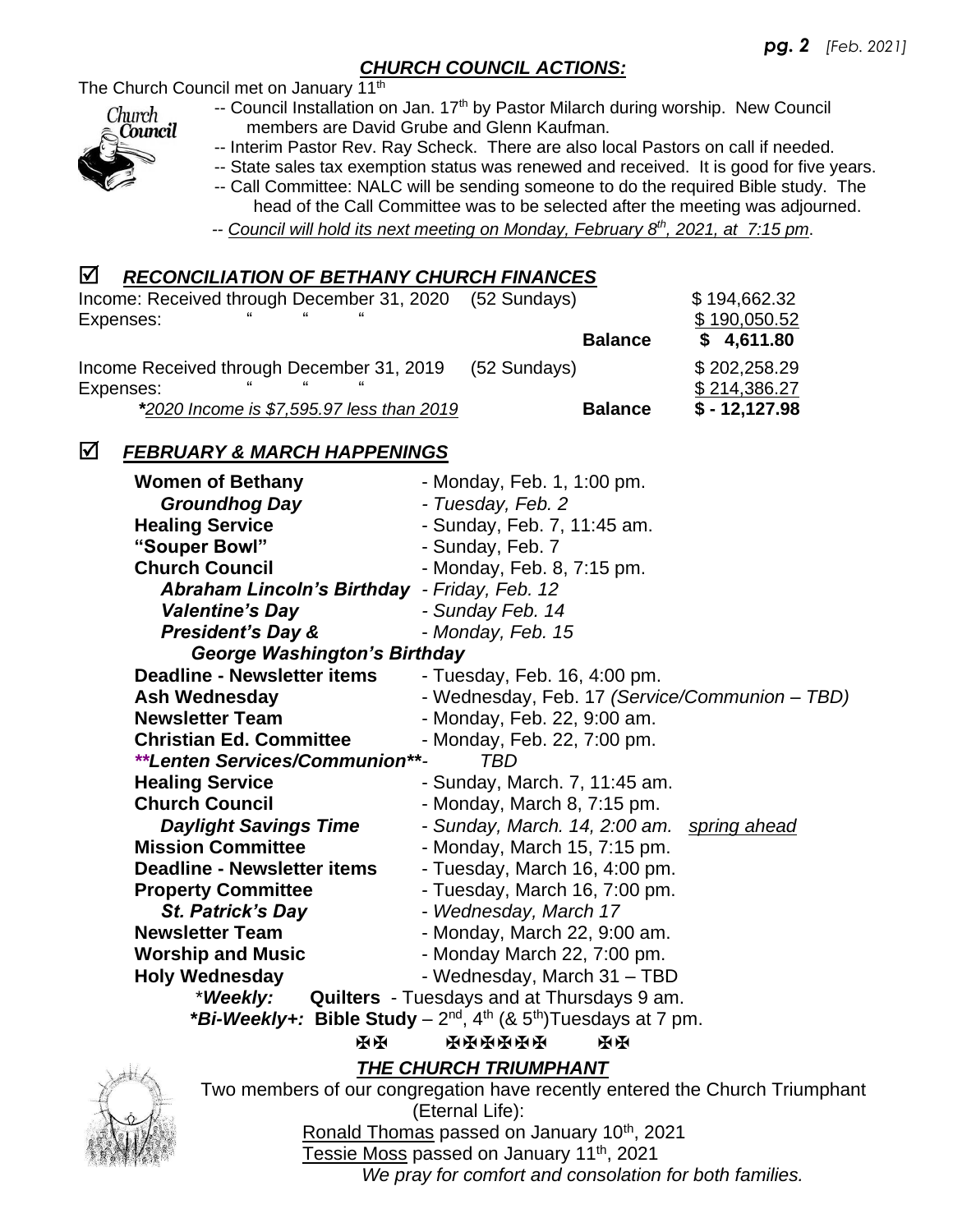## *IF YOU ARE UNABLE TO ATTEND WORSHIP*

 For those who are unable to attend Sunday worship and do not have access to a computer or the internet, there are MP3 players (the modern equivalent of the tape recorder!) available to borrow. Each week the audio of the Sunday service is recorded onto them, then the devices can be picked up at the church…

**OR we can deliver them to you -** *contact the office if you are interested!*

## *HOSPITAL VISITATION*

 If you or someone you know is hospitalized (or will be), PLEASE notify the Church Office. Depending on the pandemic situation, we may be able to have some clergy coverage for our members' needs, so *please make sure to get information to our church office*.

## *WOMEN OF BETHANY – UPCOMING MEETING*

The Women of Bethany will be holding their next meeting on Monday, February 1<sup>st</sup> at 1:00 pm.

We will be packing commercially wrapped candy for college students and shut ins - *nothing homemade*. Ruthie Kissell will have devotions, and Gail Stover will do refreshments.

*We hope that many of our ladies will be able to join us!*

# *HELP FOR OUR HOSPITALS*

 Many of our local, front line hospital staff are so overwhelmed that they are often not even getting a moment for a quick meal nor a bathroom break. Please keep them in your prayers.

 \*They are also desperately looking for pre-packaged snack items (required by hospital rules!) such as microwave popcorn, ramen noodles, cookies, pretzels, dried fruit, trail mix, etc. They also would be uplifted and encouraged by notes, cards, children's drawings, or any other heartfelt messages.

 *If you bring these items to the church, Laura will make sure they get delivered to the collection point, or you may take them directly to the Pine Street United Methodist Church, 441 Pine St., Williamsport.*

# *NEED A COAT, TAKE ONE; HAVE A COAT, LEAVE ONE*

As winter is in full swing, our special donation coat rack needs some help! If you have a coat (or many!)



for which you no longer need, please consider adding to our supply. We are accepting children's and adult's sizes; we also have a bin for hats, mittens, scarves, and gloves. If you know anyone in need of a coat or jacket, please remind them of our supply. It is a beautiful way of sharing care, by keeping others warm and dry!

# *EQUIPMENT AVAILABLE*

Equipment is always available to borrow during recovering from surgery and for those who may be experiencing difficulties. We have walkers, canes, equipment for the bathtub and commode are all available. Please tell a staff member if you have a need!

# *PROJECT LINUS & SHEPHERD OF THE STREETS*

We are still sharing our knitting, crocheting, and quilting gifts with others by making blankets of all sizes (baby, children, adult) for those with cancer or going through traumatic experiences at

hospitals. You may bring these items to the Church Office. We are also collecting winter hats, gloves, and scarves to share with the Shepherd of the streets.



 A huge *Thank You* goes out to those who have been filling up the box in the office with wonderfully warm, knitted hats in all sizes that will go to keeping many people warm this winter!

# **BLOODMOBILE NEWS**

The next Bloodmobile scheduled at Bethany is Friday, June 18, 2021. Please mark your calendars for important event; also check the redcrossblood.org for other drives that will be held locally through the winter and spring. *Save Life – Give Blood*



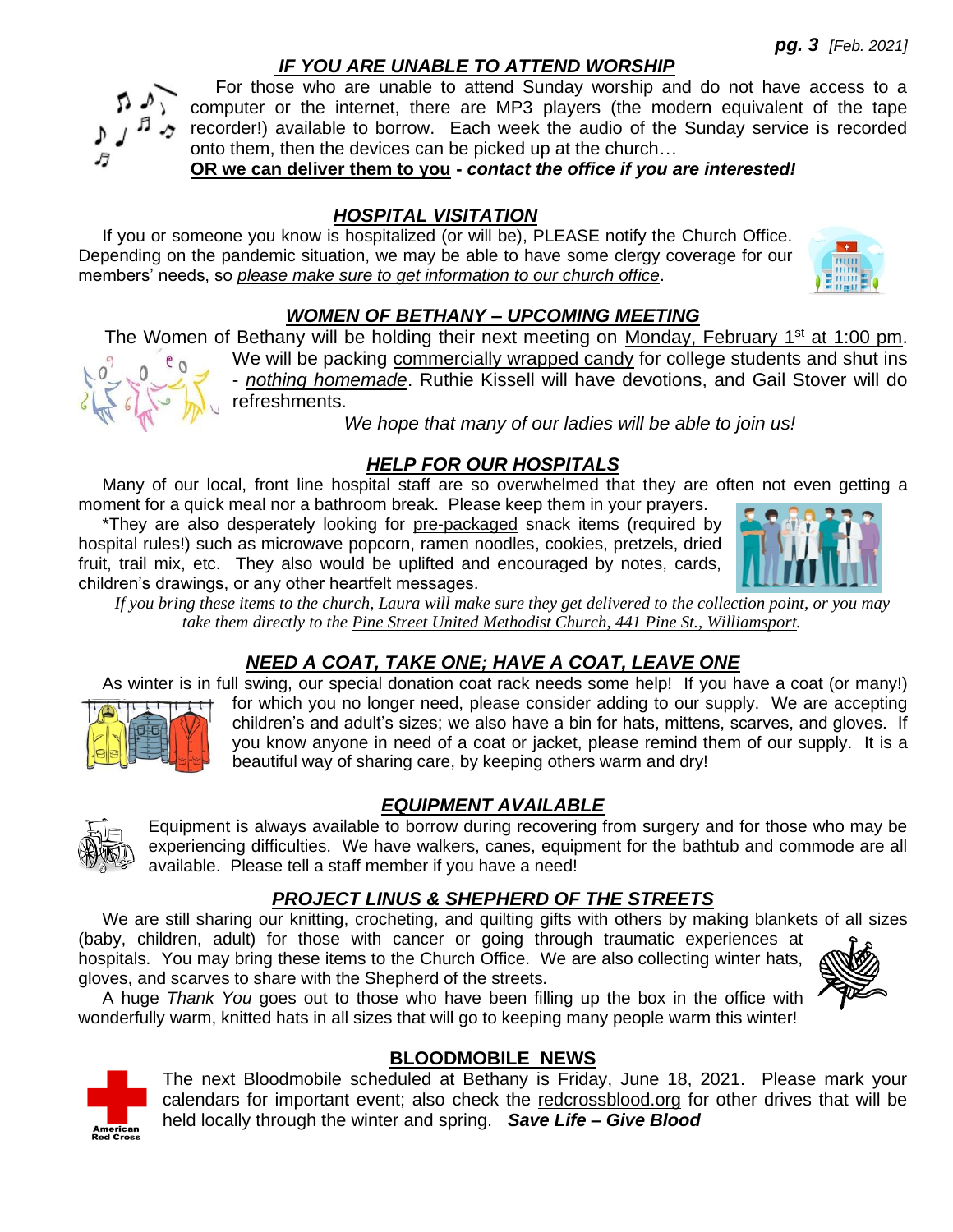## **QUILTING NEWS:**



 As many know the group of quilters and crafters was a much bigger group in years past. There are 3 of us now.

 Please feel free to join us even if you don't feel you can "quilt" as there are other things to do, such as tying them or laying out squares. Also, if you knit, crochet, or anything else and would like to have a place to do your craft with the fellowship of others and space to

safely spread out, consider joining us when you feel comfortable doing so. We are back meeting at least once weekly, so you may contact Barb Winchester or Jean Wentz for more information! *A big thank you for your support!*

# **UNITED CHURCHES FOOD PANTRY:**

 The Food Pantry clients are fewer these days, as many are very reluctant to leave their homes during the health crisis. The staff is praying that their clients will realize that they YOU give them follow the same guidelines as do grocery stores, in order to keep them and the staff

and volunteers safe.

 They are still accepting donations, and would also be especially grateful for monetary donations as their in-person client load is lower than usual.



*You may drop off items at the church and they will be delivered to the pantry.*

## **SHEPHERD OF THE STREETS NEWS**

 As they are constantly assisting people with hygiene kits, they rely on donations of specific items for these kits.

Their current needs for these specific items are as follows:

- Men's and women's antiperspirant/deodorant
- Men's and women's body wash
- **EXE** Shampoo and conditioner
- Shaving cream and disposable razors
- Women's personal hygiene products
- **■** Laundry soap and pods

 *(they are currently well supplied with tooth brushes & toothpaste) They also are grateful for any financial support.*

 *Donated items can be brought to the church; financial donations can be put in the collection plate – please designate "Shepherd" or "Shepherd of the Streets"* 



# **BACKPACK BREAKFAST NEWS:**

The Backpack Program continues! Please consider donating:

 Oatmeal (1-2 oz. packets); Cream of Wheat (1-2 oz. packets); Boxed Cereal (Individual, 1.5-2 oz); Multigrain Bars; Breakfast Bars; Pop Tarts; Belvita Breakfast Biscuits (1.76 oz.); Cereal Bars (individually packaged). *Thank You.*

# *NOTES of GRATITUDE*

 *A special Thank You to the Oechler family for the beautiful altar flowers. They certainly brightened my day during this dark time and were very much appreciated.* The *summer of the prouse* the *Hennie Brouse* 

 *Thank You to the Women of Bethany for the card and to all who offered prayers and condolences for the loss of our sister-in-law. - Glenn & Cheryl Kaufman*

 *Thank You for the delicious Christmas cookies and for thinking of me at this busy time of the year. Virginia Laudig* 

 *Thank You to the congregation for the beautiful flowers celebrating our anniversary. And thanks to Arlene Klepper for delivering them. - Sincerely, Phil & Theresa Spitler*

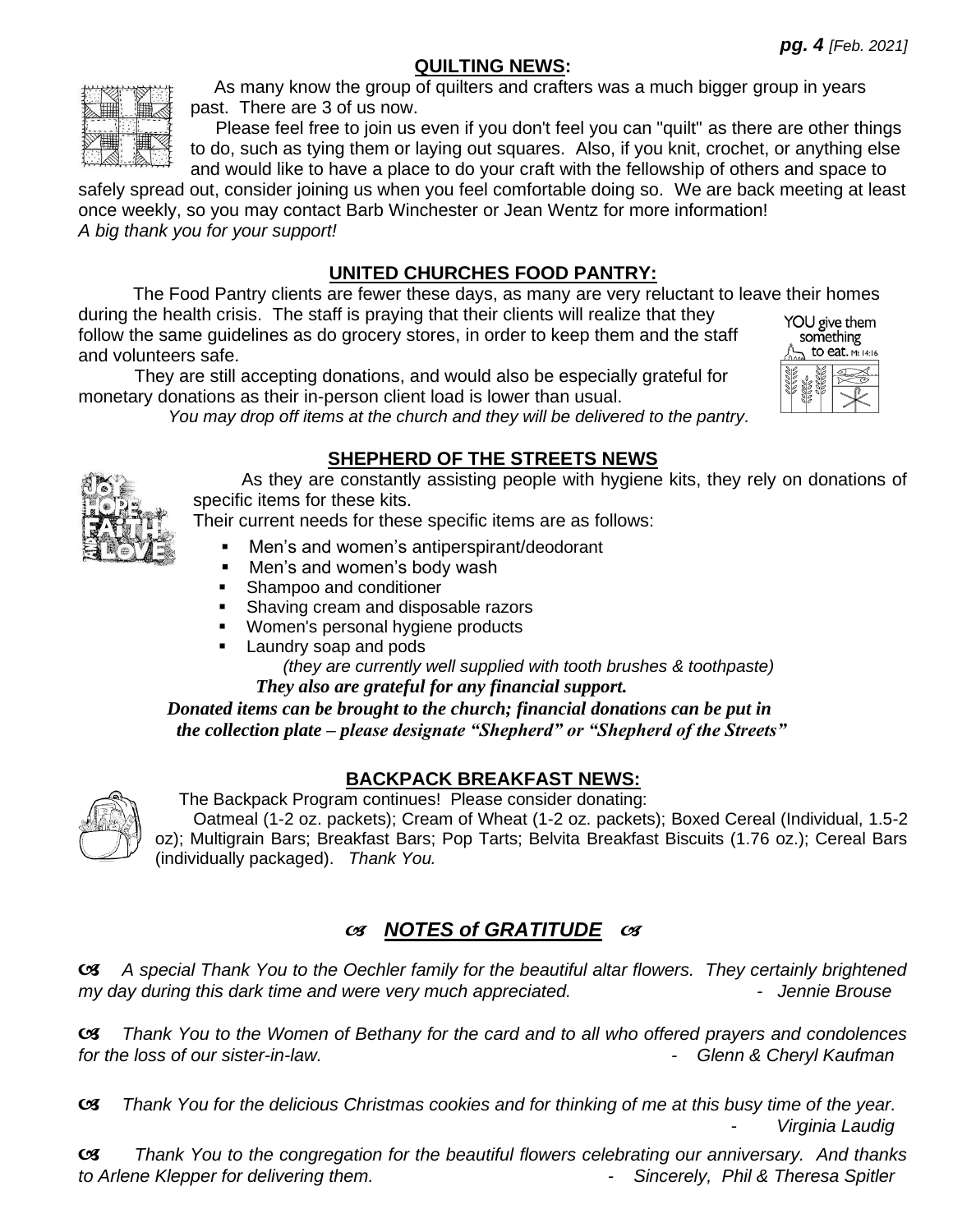*pg. 5 [Feb. 2021]* 

# **Service Assistants - February - March 2021 - 9:00 am. Service**



Please help us by trading with someone and calling the church office if for any reason you are unable to serve (570)368-8933. If you are unable to find a substitute, please also call the office so we can assist. *Thank You!* 

## **ALTAR COMMITTEE**

February: Katherine Hinton & Jean Wentz March: Katherine Hinton & Jean Wentz

### **COMMUNION COMMITTEE**

February: Becky Place & Tracy Rhian March: Katherine Hinton & Yvonne Sechler **GREETING CARDS** February: Vonnie Hawley March: Arlene Klepper

### **COMMUNION ASSISTANTS**

Feb. 7: Michael & Gail Stover*.* Feb. 14: Gary Inch Yvonne Sechler Feb. 21: Larry Barnard Tracy Rhian Feb. 28: Barbara Winchester Karen Paulhamus March 7: Ruth Lundy Tim Logan March 14: Kim Fremberg Weston Miller March 21: Michael Brouse Yvonne Sechler March 28: Michael & Gail Stover

### **LAY READERS**

Feb. 7: Michael Stover Feb. 14: Gary Inch Feb. 21: Larry Barnard Feb. 28: David Neidig March 7: Ruth Lundy March 14: Kim Fremberg March 21: Michael Brouse March 28: Michael Stover

#### **LOCK-UP**

Feb. 7: Charles Lichter Feb. 14: Philip Oechler Feb. 21: Denice Palmeter Feb. 28: Thomas Gower March 7: David Grube March 14: Charles Lichter March 21: Philip Oechler March 28: Denice Palmeter

### **USHERS**

Feb. 7: Philip Oechler ; Gary Oechler; Jesse Cooper; Jay Stabley Feb. 14: James Sechler; Gary Inch; Ray Bomboy Feb. 21: Michael & Gail Stover; Glenn Kaufman; Ray Bomboy Feb. 28: Louis Bassler; James Foose; Ryan Kane; Ray Bomboy March 7: Deb Harman; Fred Paulhamus; Beverly Brown; Michael Brouse March 14: Jay Stabley; Tracy Rhian; Joshua Rhian; Thomas Gower March 21: Richard Hillegas; Michael Brouse; Eugene Harris March 28: Philip Oechler ; Gary Oechler; Jesse Cooper; Jay Stabley

*ACOLYTES and GREETERS - not being utilized due to the health situation; you will be contacted when that changes.* 

*PLEASE: so that schedules can be made for the months ahead, please contact the office to let us know if you are comfortable attending services, especially if you've been taking a break.*  *Your assistance and understanding is always appreciated.*